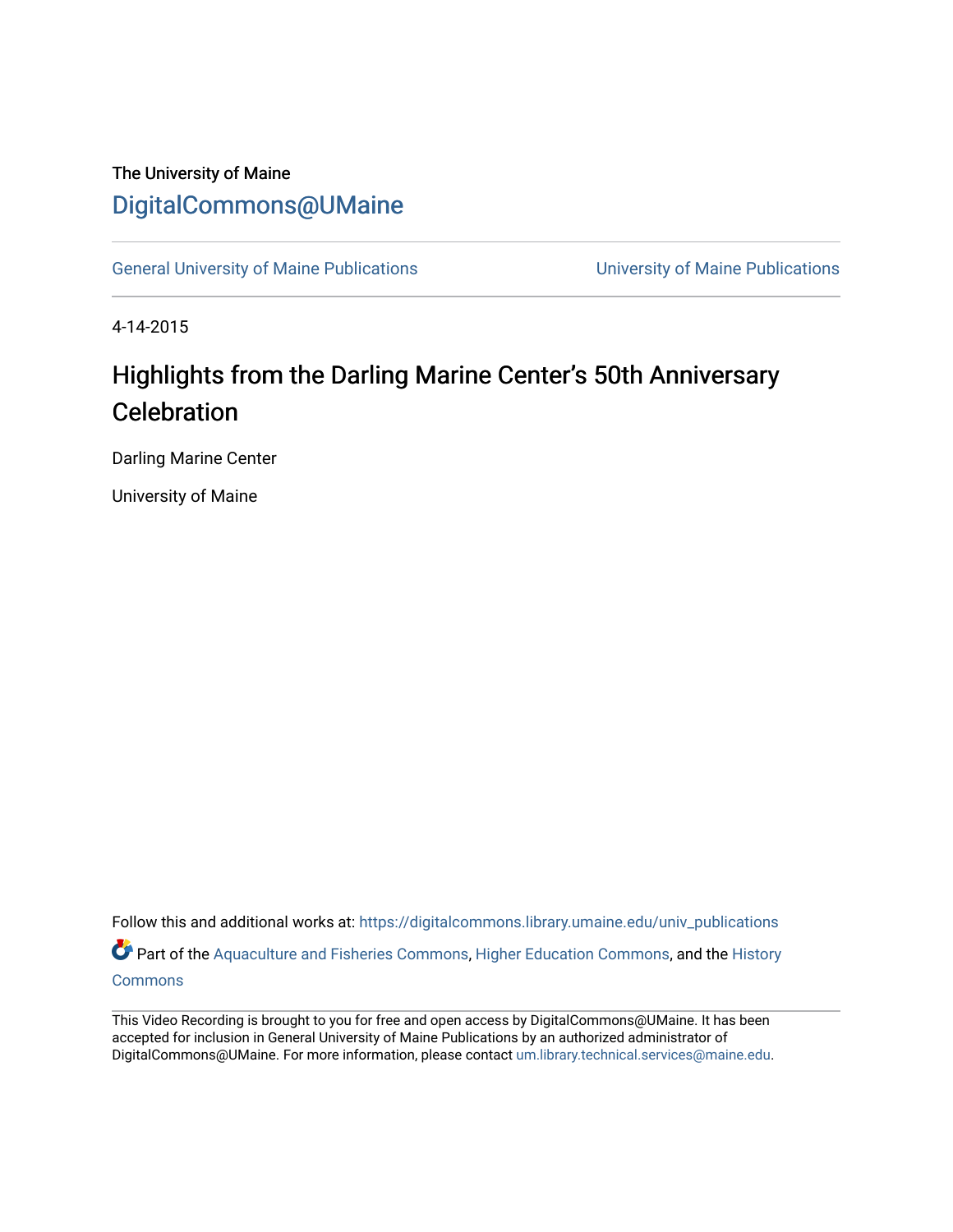

## **Darling Marine Center's 50th Anniversary Celebration**

Highlights from the Darling Marine Center's 50th anniversary celebration Aug. 6–8, 2015.

April 14, 2015 Run Time : 00:01:48 https://youtu.be/BXDq0AToMVI

**Transcript is machine generated, unedited, in English.**

TRANSCRIPT:

00:01 a ceremony is a marking of what has gone 00:04 behind and it's the beginning of what is 00:09 going to happen in the future and this 00:11 is the perfect time to really celebrate 00:13 and to be looking forward the darling 00:16 Marine Center is the only state 00:18 university marine lab in Maine it serves 00:20 the state of it by fulfilling the 00:22 mission of the University of Maine 00:24 through its teaching community outreach 00:26 and research that goes hand in hand with 00:29 economic development and stewardship of 00:32 much of what makes main so special the 00:35 future of our coastal communities the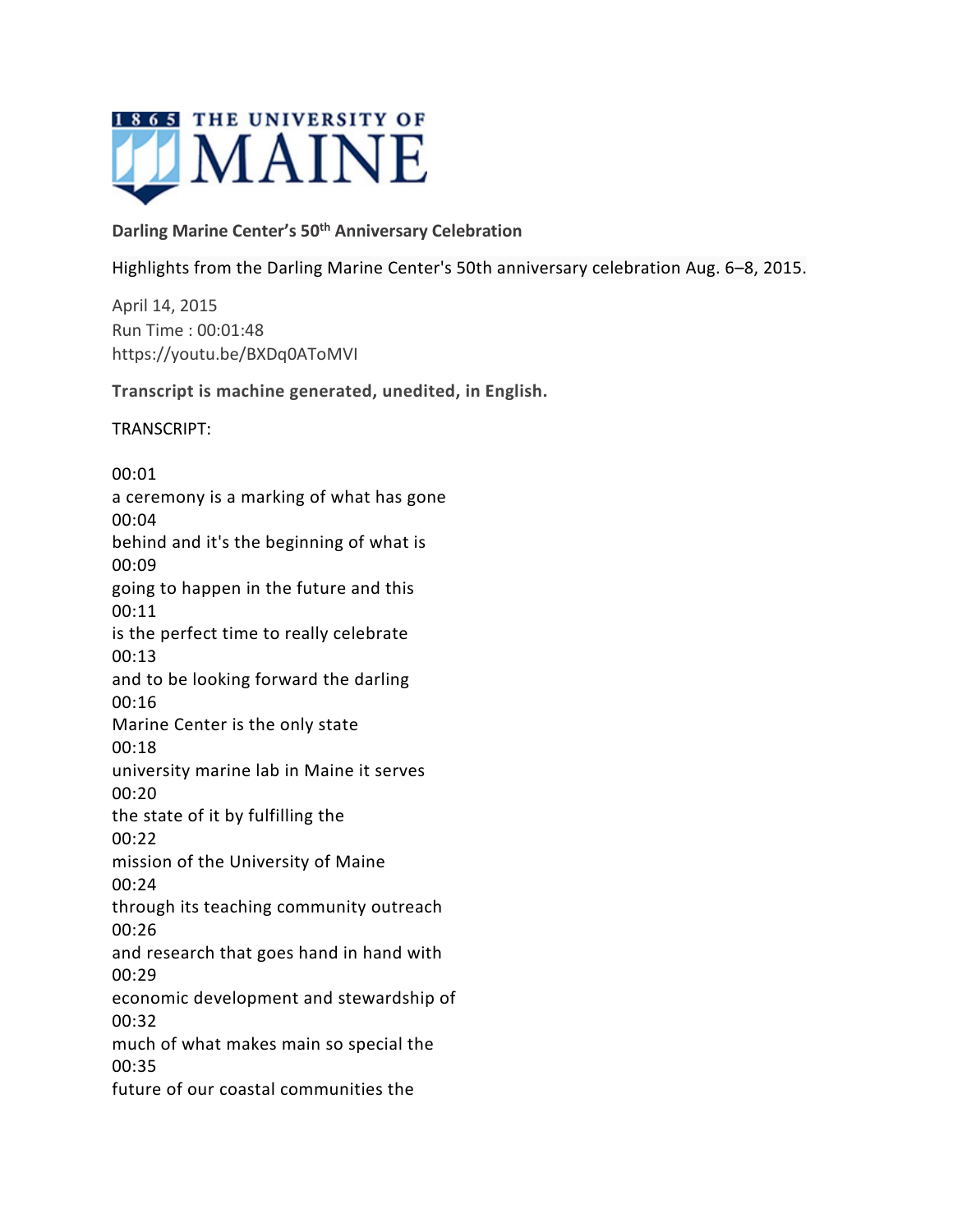00:38 darling Center has been doing all of 00:39 this for half a century successful 00:42 programs have to have a narrative it has 00:44 to be a narrative that relates locally 00:47 but can be translated up to global and 00:49 the marine program here has done an 00:52 extraordinary job with that resonating 00:54 with fishermen resonating with what's 00:56 happening out in the Gulf of Maine 00:58 understanding commerce understanding the 01:01 importance of coastal resilience and 01:02 jobs this program has that narrative 01:05 down pat we are paying attention we are 01:09 paying attention in a way that other 01:12 professionals other citizens don't 01:15 necessarily have the time or ability to 01:17 do we are paying attention to how our 01:20 environment is changing how species 01:22 within the system are changing how 01:24 people are responding to those changes 01:26 and we are uniquely positioned as a land 01:29 and sea grant institution to do that